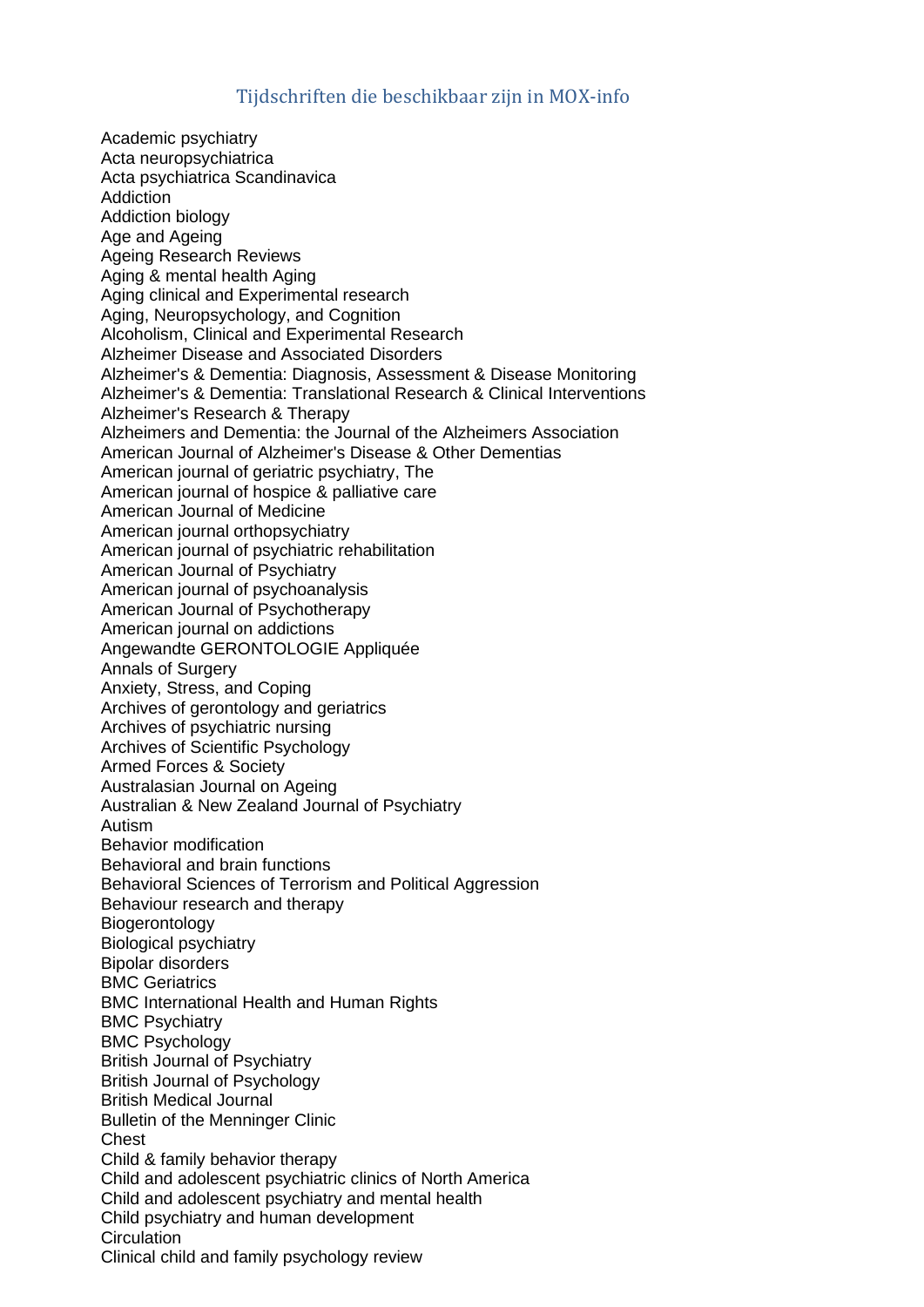Clinical neuropsychiatry Cognitive behaviour therapy Cognitive neuropsychiatry Clinics in geriatric medicine Cognitive Behaviour Therapy Cognitive Neuropsychiatry Cognitive Neuropsychology Cognitive neuroscience Cognitive therapy and research Comparative studies in society and history Contemporary European history Culture, Medicine and Psychiatry Current geriatrics reports **Dementia** Dementia and geriatric cognitive disorders Denkbeeld Developmental neuropsychology **Deviant** Deviant behavior Drug and Alcohol Dependence Drugs & aging Dynamics of Asymmetric Conflict : Pathways toward terrorism and genocide European addiction research European child & adolescent psychiatry European Geriatric Medicine European history quarterly European journal of ageing European Journal of Psychotraumatology European Review of Aging and Physical Activity European review of history Revue européene d'histoire Evidence-Based Medicine Evidence-based mental health Experimental Gerontology Family process Focus on autism and other developmental disabilities Frontiers in Aging Neuroscience Geriatrie up2date Geriatrie-Report **Gerontologist Gerontology** GeroPsych: The Journal of Gerontopsychology and Geriatric Psychiatry Harvard Business Review Harvard review of Psychiatry Healthy Aging Research Histopathology Historical Research History & memory Holocaust and genocide studies Holocaust Studies: A Journal of Culture and History Huisarts en wetenschap Impact Magazine Infant mental health journal International Journal of Geriatric Psychiatry International journal of gerontology International Journal of Group Psychotherapy International journal of mental health systems International journal of neuropsychopharmacology International journal of psychoanalysis International Journal of Psychology International psychogeriatrics Intervention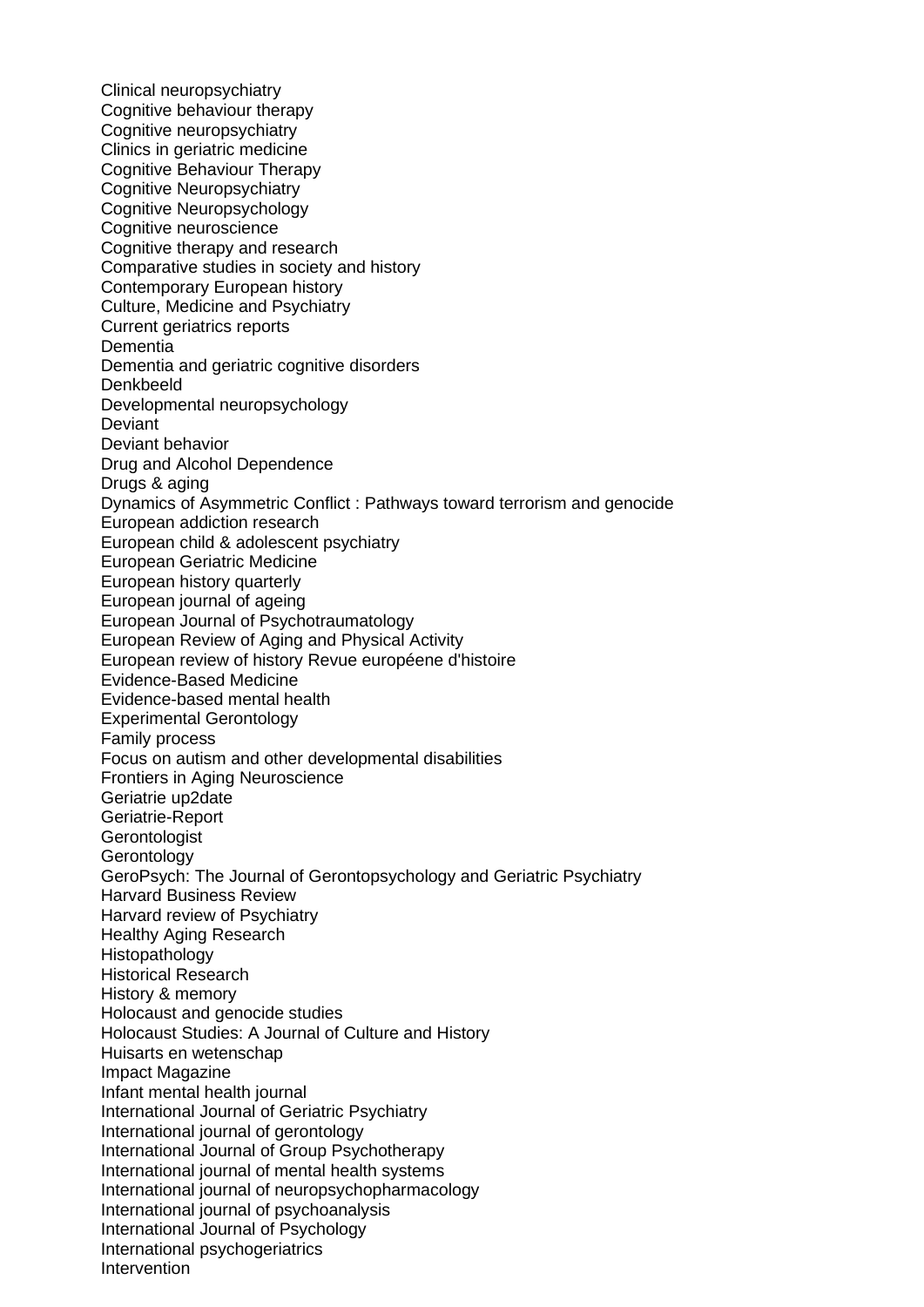Israel journal of psychiatry and related sciences JAMA JAMA psychiatry Journal of abnormal child psychology Journal of abnormal psychology Journal of adolescent health Journal of adolescent research Journal of Affective Disorders Journal of aging studies Journal of applied behavior analysis Journal of autism and developmental disorders Journal of behavioral medicine Journal of child and family studies Journal of child psychology and psychiatry, and allied disciplines Journal of Clinical Child and Adolescent Psychology Journal of clinical psychiatry Journal of clinical psychology Journal of cognitive neuroscience Journal of consulting and clinical psychology Journal of EMDR practice and research Journal of ethnic and migration studies Journal of European studies Journal of forensic psychiatry & psychology Journal of forensic psychology practice Journal of geriatric psychiatry and neurology Journal of International Peacekeeping Journal of Marital and Family Therapy Journal of nervous and mental disease Journal of nuclear medicine Journal of nutrition, health & aging, The Journal of pastoral care & counseling Journal of Perpetrator Research Journal of personality assessment Journal of personality disorders Journal of psychiatric and mental health nursing Journal of psychopathology and behavioral assessment Journal of psychopharmacology Journal of Public Administration Research and Theory Journal of rational-emotive and cognitive-behavior therapy Journal of refugee studies Journal of Substance Abuse Treatment Journal of the American Academy of Child and Adolescent Psychiatry Journal of the American Geriatrics Society Journal of the American Psychoanalytic Association Journal of the history of the behavioral sciences Journal of the International Neuropsychological Society Journal of trauma & dissociation Journal of traumatic stress Journals of Gerontology. Series A, Biological Sciences & Medical Sciences Kind & Adolescent Kind & Adolescent Praktijk Lancet Medicine, Conflict and Survival Medisch contact Military medicine Military psychology **Mindfulness** Minerva Movement disorders Narrative Inquiry Nations and Nationalism